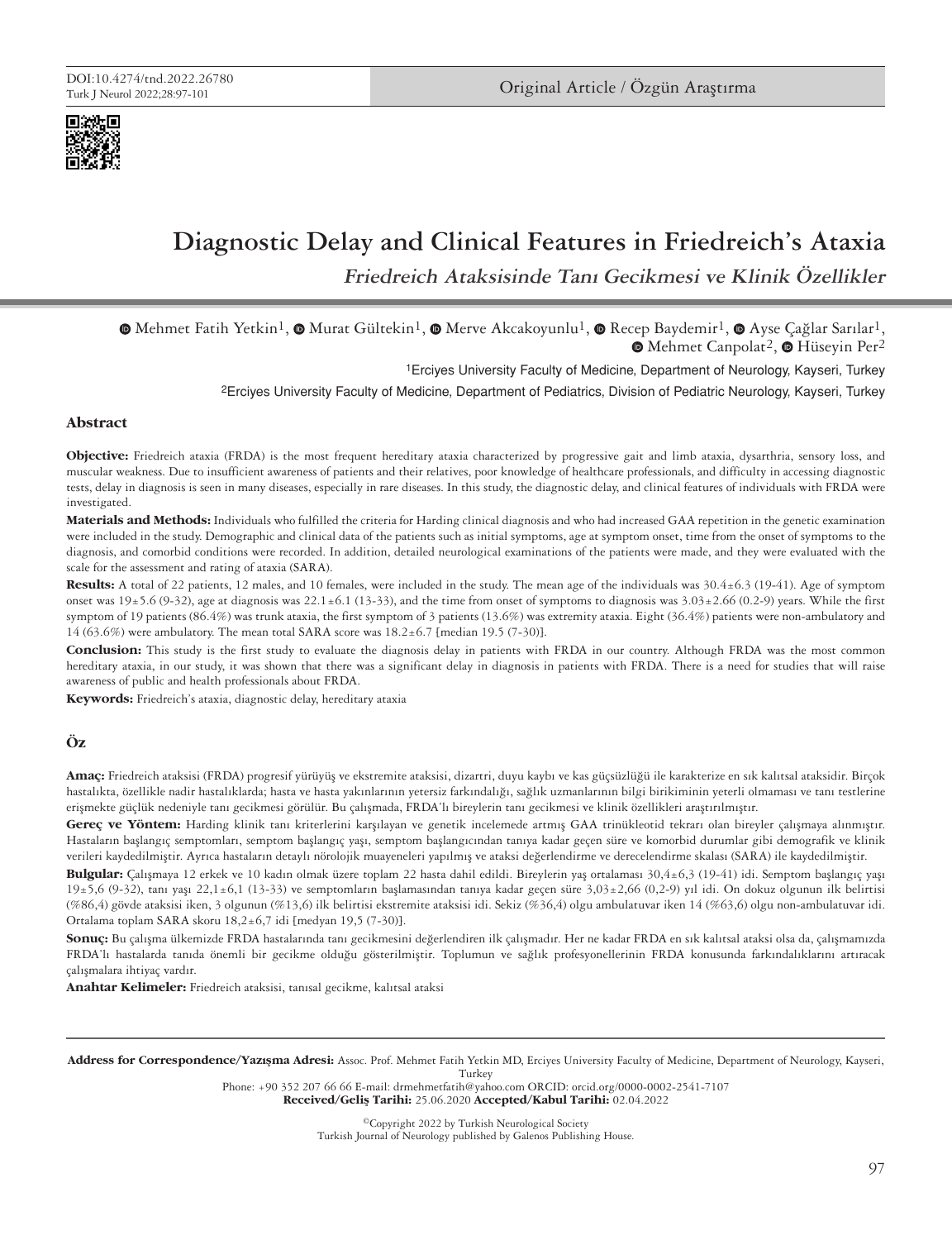## **Introduction**

Hereditary ataxias are genetic diseases that progress with symptoms such as slow walking, gait ataxia, impaired coordination and speech disturbance. Friedreich's ataxia (FRDA) is the most common hereditary ataxia that occurs as a result of an increase in the number of GAA triplet repeats in the frataxin gene (*FXN*) (1). Homozygous GAA trinucleotide repeat expansions in the first intron of FXN occur in 96% of affected individuals and reduce frataxin expression. The remaining individuals are compound heterozygous for a GAA expansion (2). Its estimated prevalence is reported to be 3-4 per 100,000 (3). Lack of frataxin protein leads to decreased mitochondrial ATP production, increased mitochondrial iron and oxidative stress (4). Progressive gait and limb ataxia, decreased vibration sensation, and reflex loss in the lower extremities form the basis of the comprehensive clinical phenotype. However, cardiomyopathy, scoliosis, and diabetes mellitus often accompany the disease. The initial neurological symptoms of FRDA most often occur during puberty, but there are also early-onset and late-onset variants. However, in many patients, diagnosis can only be made years after initial symptoms appear (3). Non-neurological symptoms, especially scoliosis and pes cavus, may appear a few years before neurological symptoms. Ataxia occurs as a result of peripheral sensory neuropathy and degeneration of the spinocerebellar tract and deep cerebellar nuclei (5). Life expectancy is on average 40 to 50 years; however, patients sometimes survive well in the sixth, seventh, or even eighth decade (3). The most common cause of death in FRDA is cardiac dysfunction, i.e. congestive heart failure or arrhythmia. A study evaluating 61 individuals with FRDA retrospectively reported an average age of mortality of 36.5 years (6). Other causes of death include stroke, ischemic heart disease and pneumonia.

No treatment has yet been approved for FRDA. The proposed treatment options include protein and gene replacement therapies, antioxidants, iron chelators, inflammation modulators and medications that increase frataxin levels (1,7). Also, interferongamma (IFN-γ) has been shown to induce frataxin production in many cell types and its benefits have been shown in clinical studies (8,9).

Delayed diagnosis is a common problem, especially in rare diseases. Although the definition of the rare or orphan disease varies, diseases seen less than 1/2,000 in Europe and less than 1/200,000 in the United States are defined as rare diseases (10). In many studies, the time until the diagnosis of various diseases has been investigated and it has been shown that there may be a delay in diagnosis in many rare or common diseases (11,12,13). Early diagnosis is important to ensure that affected individuals receive appropriate support, multidisciplinary management as well as genetic counseling, if they wish to. On the contrary, delayed diagnosis causes problems such as uncertainty about the future, lack of information, and difficulty in having access to appropriate health services.

Despite demographic data and clinical features that have been described well in studies on FRDA, data on delayed diagnosis are limited. In this study, the demographic and clinical characteristics of individuals with FRDA who were genetically diagnosed in a university hospital were described, and the time from the onset of the first symptom to the diagnosis was investigated.

#### **Materials and Methods**

The Ethics Committee approval was obtained from the Faculty of Medicine of Erciyes University (decision no: 220/271, date: 10.06.2020). Subjects who fulfilled the Harding clinical diagnostic criteria (14) and who were definitely diagnosed with increased GAA repeats based on a genetic study between 01.01.2015 and 30.12.2019 at the Neurology Clinic of Erciyes University were included in the study. Informed consent was obtained from all participants included in the study. The demographic data, initial symptoms, age at the time of onset of initial symptoms, the time from onset of symptoms until the diagnosis, and additional diseases of the patients were recorded. In addition, detailed neurological examinations of the patients were performed, and findings were recorded using the scale for the assessment and rating of ataxia (SARA).

The SARA is a semi-quantitative scale scored from 0 (no ataxia) to 40 (most severe ataxia). It consists of 8 items: (1) Gait (score, 0-8); (2) stance (score, 0-6); (3) sitting (score, 0-4); (4) speech disturbance (score, 0-6); (5) dysmetria in finger chase (score, 0-4); (6) tremor in the nose-finger test (score, 0-4); (7) fast alternating hand movements (score, 0-4); and (8) heel-shin slide (score, 0-4). Limb kinetic functions in items 5, 6, 7, and 8 are independently graded for both sides and the arithmetic mean of both sides is included in the SARA total score (15). At least 2 points of increase in the SARA score between before and after treatment during the follow-up period was defined as a clinical benefit for idebenone and IFN-γ.

Endocrinological and cardiological evaluations were performed in all patients. Also, motor and sensory nerve conduction studies were performed using Medelec Synergy (Oxford Instruments Medical, Surrey, the UK) device for the presence of neuropathy.

# **Statistical Analysis**

The data were analyzed using IBM SPSS V23. The Kolmogorov-Smirnov and Shapiro-Wilk tests were used to determine whether data were distributed normally. Mann-Whitney U test was used for comparison of non-normal distribution data and analysis results were presented as median (minimum-maximum). Independent samples t-test was used to compare data that were normally distributed, and the results of the analysis were presented as mean ± standard deviation. Categorical data were examined by using chi-square test and the results were presented as frequency (%). The level of significance was taken as  $p < 0.05$ .

#### **Results**

A total of 22 patients, 12 males and 10 females, were included in the study. There were 18 index patients, and 4 patients were their relatives. The mean age was  $30.4 \pm 6.3$  years (19-41). Age at symptom onset was  $19±5.6$  years (9-32), age at diagnosis was  $22.1 \pm 6.1$  years (13-33), and the time from onset of symptoms to diagnosis was  $3.03 \pm 2.66$  years (0.2-9). Eleven patients (50%) were university graduates, 3 (13.6%) were high school and 8 (36.4%) were secondary school graduates. While the initial symptom of 19 patients (86.4%) was truncal ataxia, the initial symptom of 3 patients (13.6%) was extremity ataxia. The average total SARA score was 18.2±6.7 [median 19.5 (7-30)]. Eight (36.4%) patients were non-ambulatory and 14 (63.6%) were ambulatory. Cardiomyopathy, scoliosis, and neuropathy were present in 2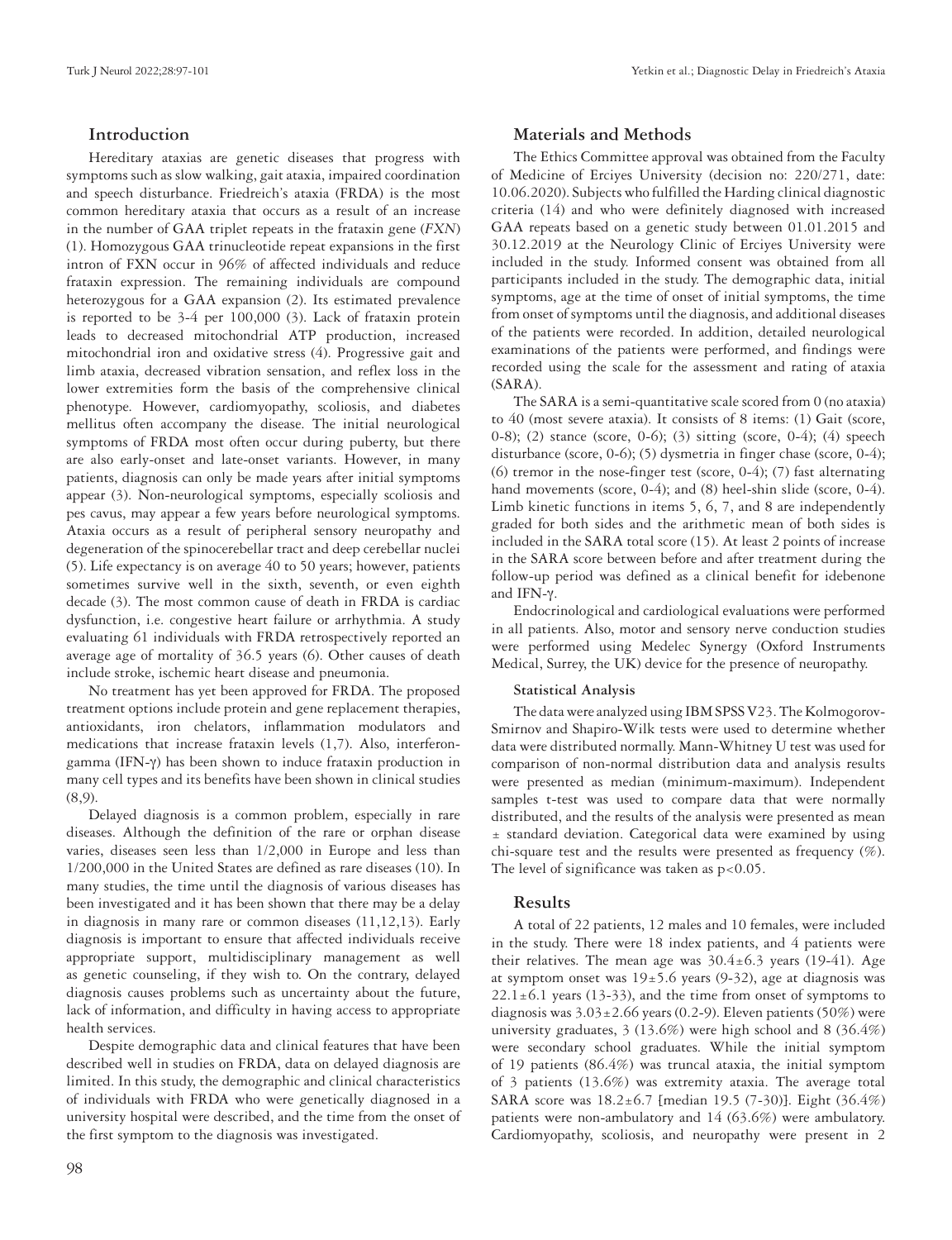(22.7%), 16 (72.7%), and 5 (22.7%) patients, respectively. Demographic and clinical data of the patients are given in Tables 1 and 2. Also, the treatments received by the participants are listed in Table 3.

When the correlation between delayed diagnosis and other variables was evaluated, there was no significant correlation

between educational status and delayed diagnosis (p>0.05), whereas time to diagnosis was statistically significantly shorter for patients who were relatives of the index patients, compared to index patients (p<0.001). Also, there was no correlation between diagnostic delay and GAA repeat number (p>0.05) and initial symptom  $(p>0.05)$ .

| Table 1. Demographic data |                          |                          |                          |                          |                          |                          |
|---------------------------|--------------------------|--------------------------|--------------------------|--------------------------|--------------------------|--------------------------|
| Demographic data          | $\mathbf n$              | %                        | Mean $\pm$ SD            | Median                   | Minimum                  | Maximum                  |
| Age                       |                          |                          | $30.4 \pm 6.3$           | 31                       | 19                       | 41                       |
| <b>Sex</b>                |                          |                          |                          |                          |                          |                          |
| Male                      | 12                       | 54.5                     | $\overline{\phantom{a}}$ | $\overline{\phantom{a}}$ | $\overline{\phantom{a}}$ | $\overline{\phantom{a}}$ |
| Female                    | 10                       | 45.5                     | $\overline{\phantom{a}}$ | $\overline{\phantom{a}}$ | $\sim$                   | $\bar{a}$                |
| <b>Educational</b> status |                          |                          |                          |                          |                          |                          |
| Primary school            | $\Omega$                 | $\theta$                 | $\bar{a}$                | $\overline{\phantom{a}}$ | $\overline{\phantom{a}}$ | $-$                      |
| Secondary school          | 8                        | 36.4                     | $\overline{\phantom{a}}$ |                          |                          | $\qquad \qquad -$        |
| High school               | $\mathfrak{Z}$           | 13.6                     | $\overline{\phantom{a}}$ | $\overline{\phantom{a}}$ | $\overline{\phantom{a}}$ | $\overline{\phantom{a}}$ |
| University                | 11                       | 50                       | $\overline{\phantom{a}}$ | $\overline{\phantom{a}}$ | $\overline{\phantom{a}}$ | $\overline{\phantom{a}}$ |
| Index-kinship             |                          |                          |                          |                          |                          |                          |
| Index                     | 18                       | 81.8                     | $\overline{\phantom{a}}$ |                          | $\overline{\phantom{a}}$ |                          |
| Relative                  | $\overline{4}$           | 18.2                     | $\overline{\phantom{a}}$ | $\overline{\phantom{a}}$ | $\sim$                   | $\overline{\phantom{a}}$ |
| Age at symptom onset      |                          |                          | 19±5.6                   | 19.5                     | 9                        | 32                       |
| Age at diagnosis          | $\overline{\phantom{0}}$ | $\overline{\phantom{0}}$ | $22.1 \pm 6.1$           | 21                       | 13                       | 33                       |
| Diagnostic delay (year)   |                          |                          | $3.03 \pm 2.66$          | $\mathfrak{Z}$           | 0.2                      | 9                        |
| SD: Standard deviation    |                          |                          |                          |                          |                          |                          |

| Table 2. Clinical data                                                      |                |                          |                          |                          |                          |                          |
|-----------------------------------------------------------------------------|----------------|--------------------------|--------------------------|--------------------------|--------------------------|--------------------------|
| Clinical data                                                               | $\mathbf n$    | %                        | Mean $\pm$ SD            | Median                   | Minimum                  | Maximum                  |
| First symptom                                                               |                |                          |                          |                          |                          |                          |
| Trunk ataxia                                                                | 19             | 86.4                     | $\overline{\phantom{a}}$ | $\overline{\phantom{a}}$ | $\equiv$                 | $\sim$                   |
| Extremity ataxia                                                            | $\overline{3}$ | 13.6                     | $\overline{\phantom{a}}$ | $\overline{\phantom{m}}$ | $\overline{\phantom{a}}$ | $\overline{\phantom{a}}$ |
| <b>SARA</b>                                                                 |                |                          |                          |                          |                          |                          |
| Total                                                                       |                |                          | $18.2 \pm 6.7$           | 19.5                     | 7                        | 30                       |
| Gait                                                                        |                |                          | $5.3 \pm 2.1$            | 5.5                      | $\overline{2}$           | 8                        |
| Stance                                                                      |                |                          | $3.7 \pm 1.9$            | $\overline{4}$           | $\mathbf{1}$             | 6                        |
| Sitting                                                                     |                |                          | $1\pm1$                  | $\mathbf{1}$             | $\overline{0}$           | 3                        |
| Speaking                                                                    |                |                          | $1.4 \pm 1.2$            | $\mathbf{1}$             | $\overline{0}$           | $\overline{4}$           |
| Finger chase                                                                |                |                          | $1.2 \pm 0.4$            | $\mathbf{1}$             | $\mathbf{1}$             | $\overline{2}$           |
| Nose-finger test                                                            |                |                          | $1.2 \pm 0.6$            | $\mathbf{1}$             | $\overline{0}$           | 2                        |
| Fast alternating hand movements                                             |                | $\overline{\phantom{0}}$ | $1.8 \pm 0.7$            | $\overline{2}$           | $\mathbf{1}$             | 3                        |
| Knee heel test                                                              |                |                          | $2.6 \pm 1.1$            | $\mathfrak{Z}$           | $\overline{0}$           | $\overline{4}$           |
| Cardiomyopathy                                                              | 2              | 9.1                      | $\overline{\phantom{a}}$ | $\equiv$                 | $\overline{\phantom{a}}$ | $\overline{\phantom{a}}$ |
| Scoliosis                                                                   | 16             | 72.7                     | $\overline{\phantom{a}}$ | $\overline{\phantom{a}}$ | $\overline{\phantom{a}}$ | $\overline{\phantom{a}}$ |
| Neuropathy                                                                  | 5              | 22.7                     | $\overline{\phantom{a}}$ | $\overline{\phantom{a}}$ | $\overline{\phantom{a}}$ | $\overline{\phantom{a}}$ |
| SD: Standard deviation, SARA: Scale for the assessment and rating of ataxia |                |                          |                          |                          |                          |                          |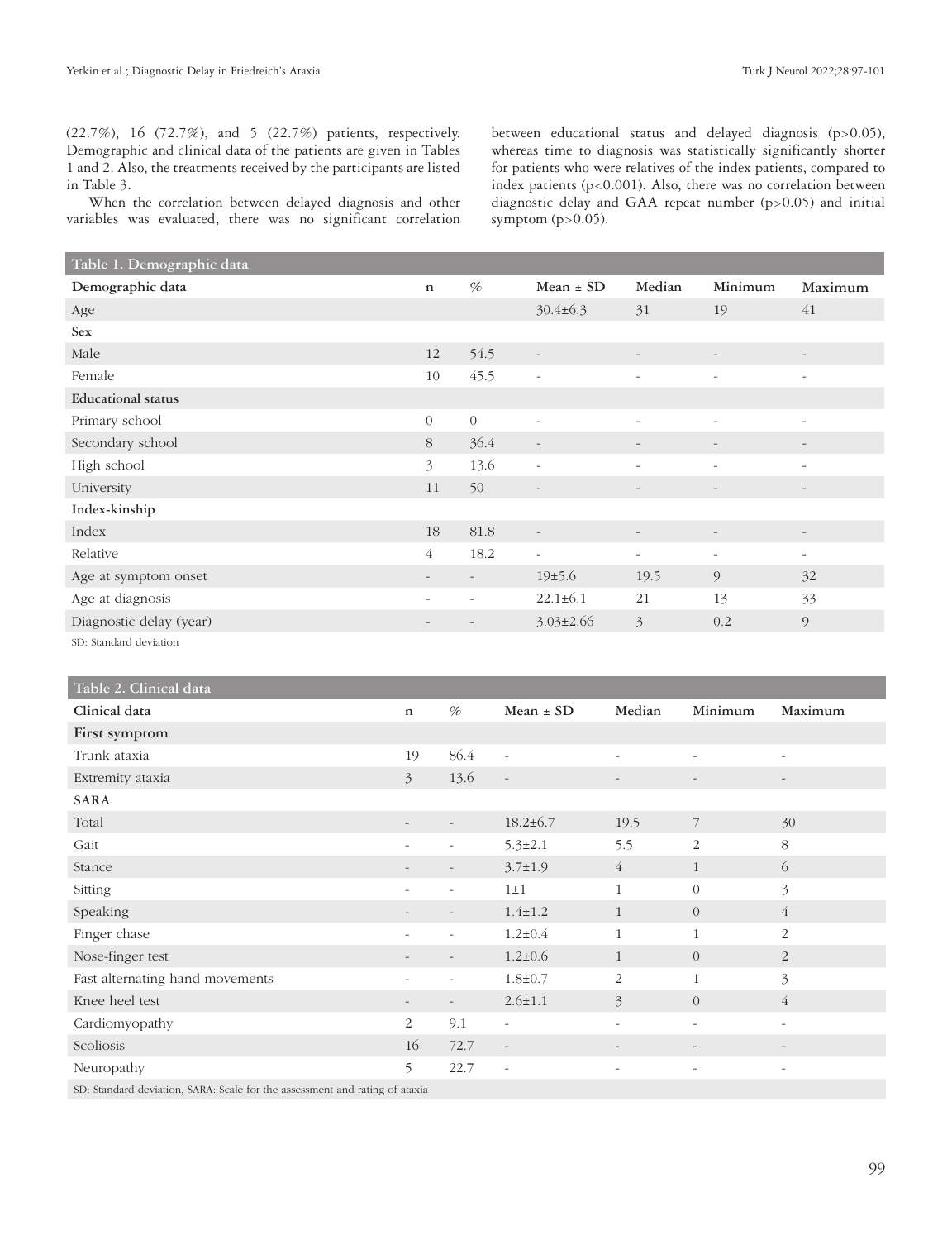| Table 3. The treatments received by the participants |    |      |                                  |                             |                                           |  |  |
|------------------------------------------------------|----|------|----------------------------------|-----------------------------|-------------------------------------------|--|--|
| Treatment                                            | n  | %    | Duration (month) (mean $\pm$ SD) | Clinical benefit* $(n, \%)$ | Change in SARA score<br>(median, min-max) |  |  |
| Idebenone                                            | 20 | 90.9 | $17.9 \pm 9.4$                   | 2, 9.1                      | $0, 0-2$                                  |  |  |
| Interferon-y                                         | 18 | 81.8 | $9.27 \pm 4.7$                   | 11, 52.4                    | $2,0-4$                                   |  |  |
| Coenzyme Q10                                         | 11 | 50.0 | $59.4 \pm 15.4$                  | NA                          | NA                                        |  |  |
| Physiotherapy                                        |    | 22.7 | $50.7 \pm 17.1$                  | NA                          | NA                                        |  |  |
|                                                      |    |      |                                  |                             |                                           |  |  |

\*Percentage of patients with at least 2 points increase in the SARA score between before and after treatment. min: Minimum, max: Maximum, NA: Not applicable, SD: Standard deviation, SARA: Scale for the assessment and rating of ataxia

#### **Discussion**

This study is the first study to evaluate delayed diagnosis in patients with FRDA in Turkey. Although FRDA is the most common hereditary ataxia, our study demonstrated that there is a significant diagnostic delay in patients with FRDA.

Reetz et al.'s (16) comprehensive European FRDA consortium study conducted on 592 patients with FRDA reported gait ataxia as the most common initial symptom, as in the case of our study, and mean age at symptom onset as  $15.7 \pm 10.4$  years. Also, the initial symptom was gait ataxia in all individuals with FRDA in our previous study (8). Stephenson et al. (17) reported a mean age at symptom onset of  $19.5 \pm 8.1$  years and mean age at diagnosis of  $22.1 \pm 8.1$ . In the study of "The European Friedreich's Ataxia Consortium for Translational Studies (EFACTS)", which investigated the natural course of individuals with FRDA, patients were evaluated at diagnosis and in the first and second years, and their SARA scores were recorded. The reported mean total SARA score at the time of diagnosis was  $21.9\pm9.6$ . In our study, the mean total SARA score was  $18.2 \pm 6.7$ . This difference can be ascribed to the lower average age of our cohort compared to that of the EFACTS study  $(30.4 \pm 6.3)$  years vs.  $37.9 \pm 13.9$  years). It is noteworthy that the clinical characteristics of patients with FRDA included in our study are consistent with those reported in larger patient series in the literature.

In our study, the median diagnostic delay, the median time from symptom onset to genetic diagnosis, was 3 years. The difference in diagnostic delay in various diseases can be explained in several ways. First, the prevalence of diseases in society affects the awareness of health professionals about the diseases, resulting in a later diagnosis of rare diseases (18). In addition, diseases such as amyotrophic lateral sclerosis (ALS) and Duchenne muscular dystrophy, which affect patients' daily activities more and disrupt psychomotor functions, are diagnosed in a shorter time (11,13). A diagnostic delay of 1 year was reported in patients with ataxia telangiectasia (19) and a diagnostic delay of 1.2 years was reported in individuals with ALS (20). However, longer diagnostic delays have been reported in the literature. Mean diagnostic delays reported in the literature were 25.3 years for Parkin-related Parkinson's disease (21), 13.5 years for dopa-responsive dystonia (22), and 9.9 years for X-linked adrenoleukodystrophy (23). Pierucci et al. (13) reported that index patients, first patients diagnosed as having definitive hereditary hemorrhagic telangiectasia in a particular family, were demonstrated to be diagnosed in a significantly longer amount of time than relatives of index patients who were defined as non-index patients. Also, a negative correlation was established between educational status and diagnostic delay (13). Similarly,

in our study, index patients were shown to be diagnosed in a longer time, and no correlation was found between educational status and diagnostic delay. As expected, awareness of FRDA in healthcare professionals and the family has increased for non-index individuals. This awareness causes an individual to consult health professionals in a shorter time and enables health professionals to make a genetic diagnosis upon faster clinical suspicion. In our study, no relationship was found between the initial symptom type and the delay in diagnosis. Truncal ataxia was found to be the initial symptom in most individuals with FRDA and extremity ataxia in the remainder in this study. The fact that both initial symptoms seriously affect the daily life of individuals with FRDA may have caused the lack of significant difference in diagnosis delay time between the two groups. Although the genetic diagnosis of FRDA, the most common hereditary ataxia, is relatively easy, individuals with FRDA are often diagnosed late despite disrupting psychomotor functions affecting individuals' daily life seriously.

#### **Study Limitations**

The limitations of this study are as follows: The study is of a retrospective design, which might lead to a shorter or longer evaluation of the diagnostic delay than it is. In addition, the limited number of patients in the study resulting from the prevalence of FRDA is among the limitations. However, the diagnostic delay determined in our study arises from fundamental reasons, including the awareness about the disease symptoms of patients and their relatives, difficulty in accessing healthcare institutions, awareness about FRDA of healthcare professionals, and difficulty in accessing diagnostic facilities. Individual assessment of these factors will be useful for a better understanding of the underlying causes of diagnostic delay. The strengths of our study are the number of patients diagnosed using a genetic method, who were included in a study for a disease with low prevalence. In addition, the neurological examinations of these individuals were recorded using SARA, a valid and reliable scale for FRDA.

#### **Conclusion**

In conclusion, our study assessed the diagnostic delay in FRDA which is the most common autosomal recessive ataxia, and demonstrated that there was a serious diagnostic delay. Further studies are needed to increase awareness about FRDA of healthcare professionals as well as society. The general population should be educated about the symptoms and signs of the disease to detect ataxias in the early stages. Medical training programs on the signs and symptoms of hereditary ataxias for healthcare providers at all levels may shorten the time to diagnosis.